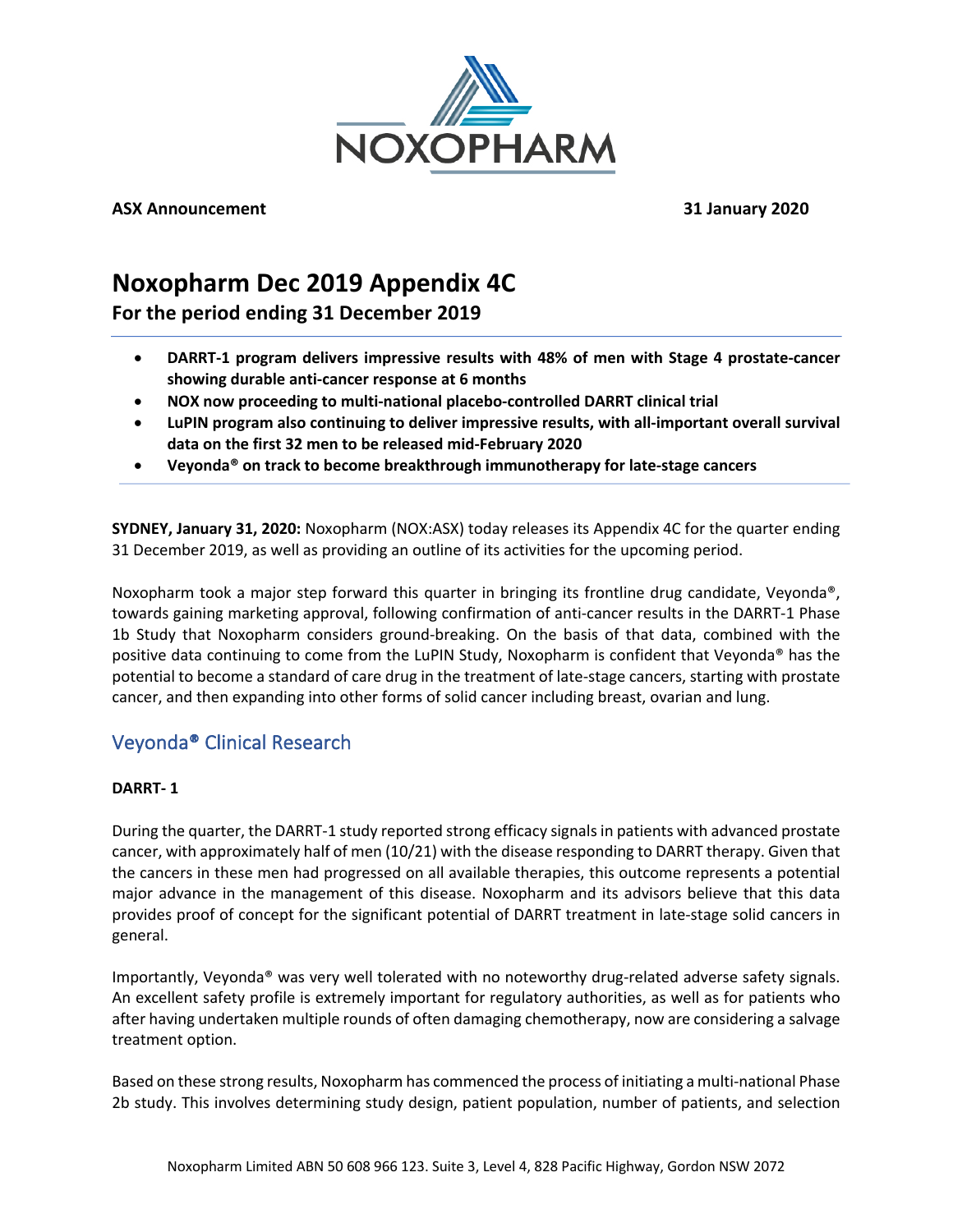

of trial sites and countries. This planning, under the direction of Dr Gisela Mautner is being undertaken in conjunction with the Company's medical Advisory Boards and regulatory advisors and is expected to take much of the rest of 2020.

The proposed study is projected to be a placebo-controlled study involving men with castrate-resistant prostate cancer that has progressed on two lines of taxanes (docetaxel, cabazitaxel) and androgen deprivation therapy (abiraterone or enzalutamide) and have visceral and/or bone metastases.

#### **LuPIN**

In November 2019, results of the LuPIN Phase 1 Study were publicly presented by the St Vincent's Hospital, Sydney clinical team undertaking the trial. The LuPIN Study showed that, within the limits of comparing data sets from different studies, combination treatment of Veyonda® +  $^{177}$ LuPSMA-617 was considerably superior to monotherapy treatment with <sup>177</sup>LuPSMA-617 alone, in terms of:

- patients able to undergo a 4th treatment cycle without relapsing (69% vs 21%)
- progression-free survival (PFS) based on PSA levels (7.8 vs 3.4 months)
- survival estimation for PFS based on PSA.

The LuPIN Study is close to fully enrolling its 56 patients. Further clinical data including overall survival results for the first 32 men are being presented at the ASCO Genitourinary Cancers Symposium being held on 13-15th February 2020 in San Francisco, California. The significance of this upcoming data lies in pointing to whether the increased time to disease progression (based on PSA) previously reported through the addition of Veyonda®, will translate into longer survival, the paramount measure of efficacy set by regulators such as the U.S. Food and Drug Administration (FDA) agency.

### **Other research**

Noxopharm is continuing to conduct research on Veyonda® with the aim of expanding its ultimate market reach. This is focusing on:

- confirming the role of Veyonda® as an immuno-oncology agent through its first-in-class inhibition of sphingosine-1-phosphate (S1P), a key regulator of immune function in tissues, with overactivity of S1P thought to be a prime factor in tumours being rendered 'cold' through the elimination of immune cells. The ability to restore immune function to tumours currently is a major objective in oncology
- confirming the role of Veyonda® in the treatment of cancers other than prostate cancer, including sarcomas and nasopharyngeal carcinoma, a major cancer in China with substantial unmet need and the opportunity for strategic alliances in China.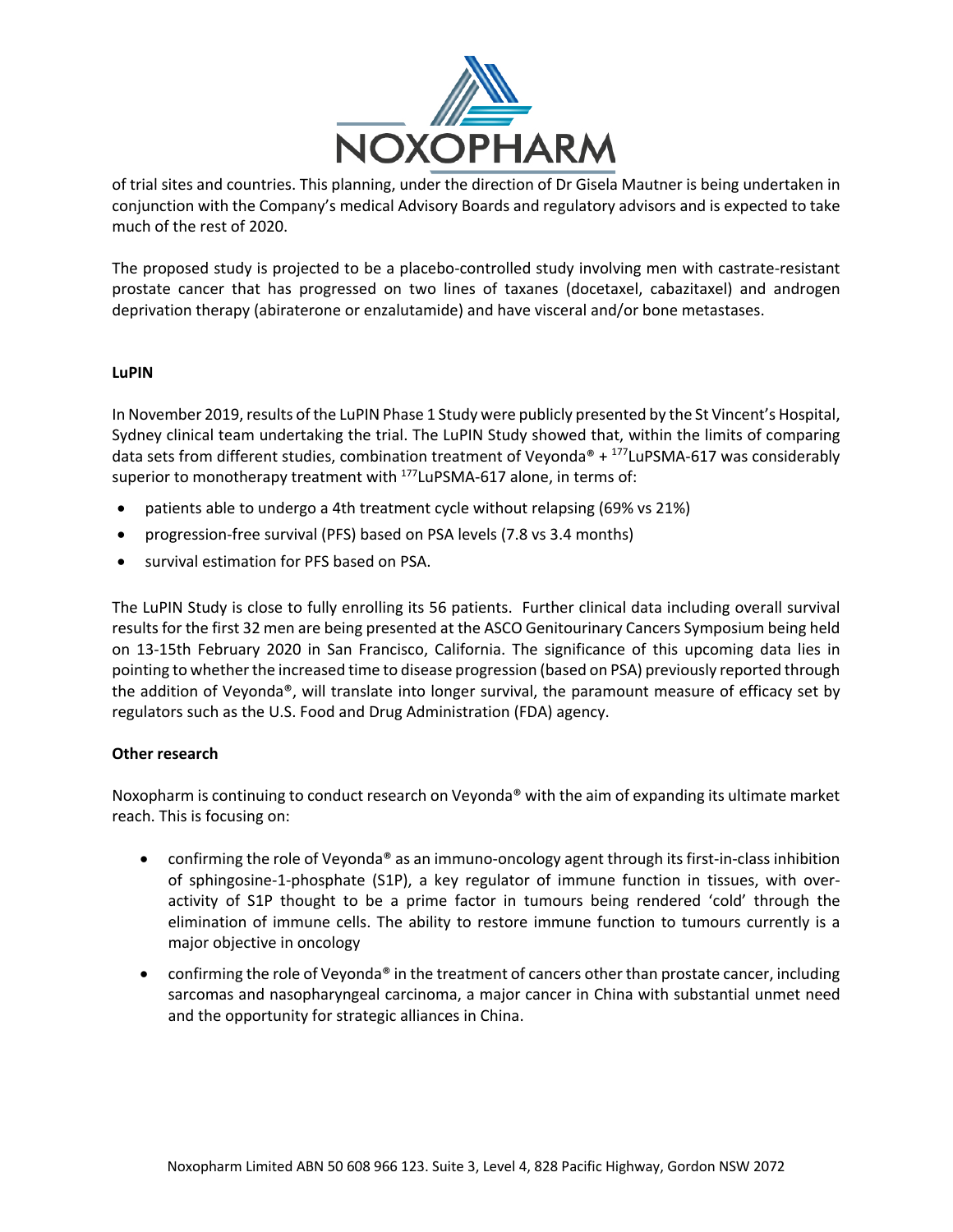

## Pipeline

Noxopharm intends developing a pipeline of drug candidates as part of a strategy of expanding the profile of the Company in the global pharmaceutical industry.

The next drug beyond Veyonda® being sought is a potential ground-breaking project pursuing a novel agent to treat glioblastoma multiforme (GBM) through inhibition of glutamate-activated calcium ion channel activity, a process now believed to be a primary driver of the rapid growth of GBM.

## Corporate & Financial

### **Board and Management Team**

During the December quarter Noxopharm strengthened its executive management team with the following appointments:

- Dr Graham Kelly continued in the roles of Chief Executive Officer and Executive Chairman
- Mr Alex Hunter was appointed as Chief Commercial Officer
- Dr Gisela Mautner was promoted to Chief Medical Officer
- Mr Greg Ambra was appointed as Senior Vice-President North American Operations
- Dr Oliver Laczka was appointed as Director of Drug Discovery and Research

Jeanette Bell has resigned in order to establish a consultancy business and will continue to work with Noxopharm as a part-time contractor assisting the Company with project management of clinical workflow.

During the quarter, Dr Beata Edling resigned from the Board of Directors due to family reasons.

#### **Corporate Finance**

In December, Noxopharm secured an increase to its existing funding agreement with two New York institutional investors, Lind Global Macro Fund, LP and CST Investment Funds, comprising a A\$2.4m (face value) secured convertible security with a lock up period until end-March 2020.

This funding has allowed Noxopharm to continue its clinical and preclinical programs while it actively builds investor and banking relationships, secures Australian and U.S. research coverage and discusses with its corporate advisors the optimal funding option for it DARRT-2 Study.

As at 31 December 2019, Noxopharm had \$1.7M in cash and had a \$500K loan to subsidiary Nyrada Inc repaid on Feb 16 following that Company's successful IPO.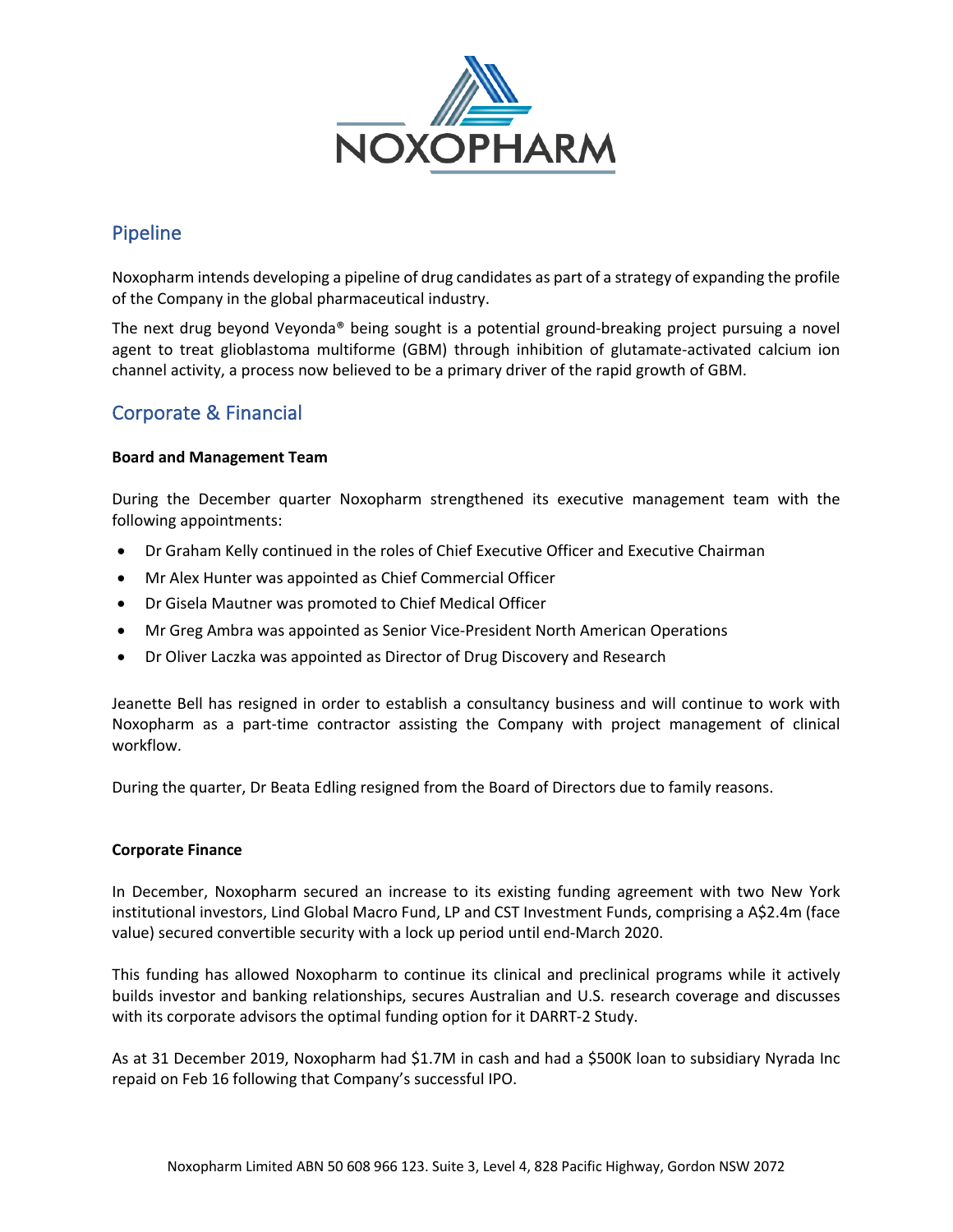

Net cash used in operating activities for the quarter amounted to \$4.1M, which is in line with previous quarters.

The Company is budgeting for a gradual increase in monthly expenditure as the business continues to work towards the commercialization of Veyonda® and responds to calls and opportunities for collaborations on clinical use of Veyonda®.

As announced previously, Noxopharm has secured access to a A\$26 million funding facility which it can avail itself of as required. However, to manage this rising need for development funding, Noxopharm has undertaken a strategic review of its future funding needs, past capital raising practices, and its relationships with investment banks, fund managers and other stakeholders in the US and Australia capital markets. In CY '20 Noxopharm plans to pursue more secure, longer-term relationships and sources of funds and is confident of securing those funds in the near future. Noxopharm will advise the market of these funding arrangements as soon as possible.

#### **Nyrada Inc.**

Noxopharm subsidiary Nyrada was listed on the ASX on 16<sup>th</sup> January 2020. Nyrada was established in 2017 to advance the non-oncology assets developed by Noxopharm, leaving Noxopharm free to concentrate on the development of Veyonda® and other oncology assets.

On a fully diluted basis, Noxopharm holds a 26.9% shareholding in Nyrada. Noxopharm is represented on the Nyrada board by Dr Graham Kelly and Mr Peter Marks in non-executive director roles.

Based on the Nyrada share price trading range at the date of this announcement, the implied market value of the Noxopharm shareholding in Nyrada is detailed in the table below.

| Nyrada Share price trading range                  | Noxopharm<br>shareholding* | Implied market value of<br>NOX shareholding |  |
|---------------------------------------------------|----------------------------|---------------------------------------------|--|
| \$0.215                                           |                            | \$9.8m                                      |  |
| \$0.305                                           | 45,373,845                 | \$13.8m                                     |  |
| * Includes 33.4m CDI's and 12m performance shares |                            |                                             |  |

## Corporate Outlook

Noxopharm has a priority in commercializing Veyonda® via the DARRT treatment regimen for metastatic castrate resistant prostate cancer (mCRPC) in men who are eligible for palliative radiotherapy. This is a major unmet need with a global market estimated to be approximately 300,000 patients p.a.

The objective is to offer a meaningful and durable anti-cancer effect in a high proportion of men who have no remaining standard treatment options and to do so in a convenient, well-tolerated and cost-effective way.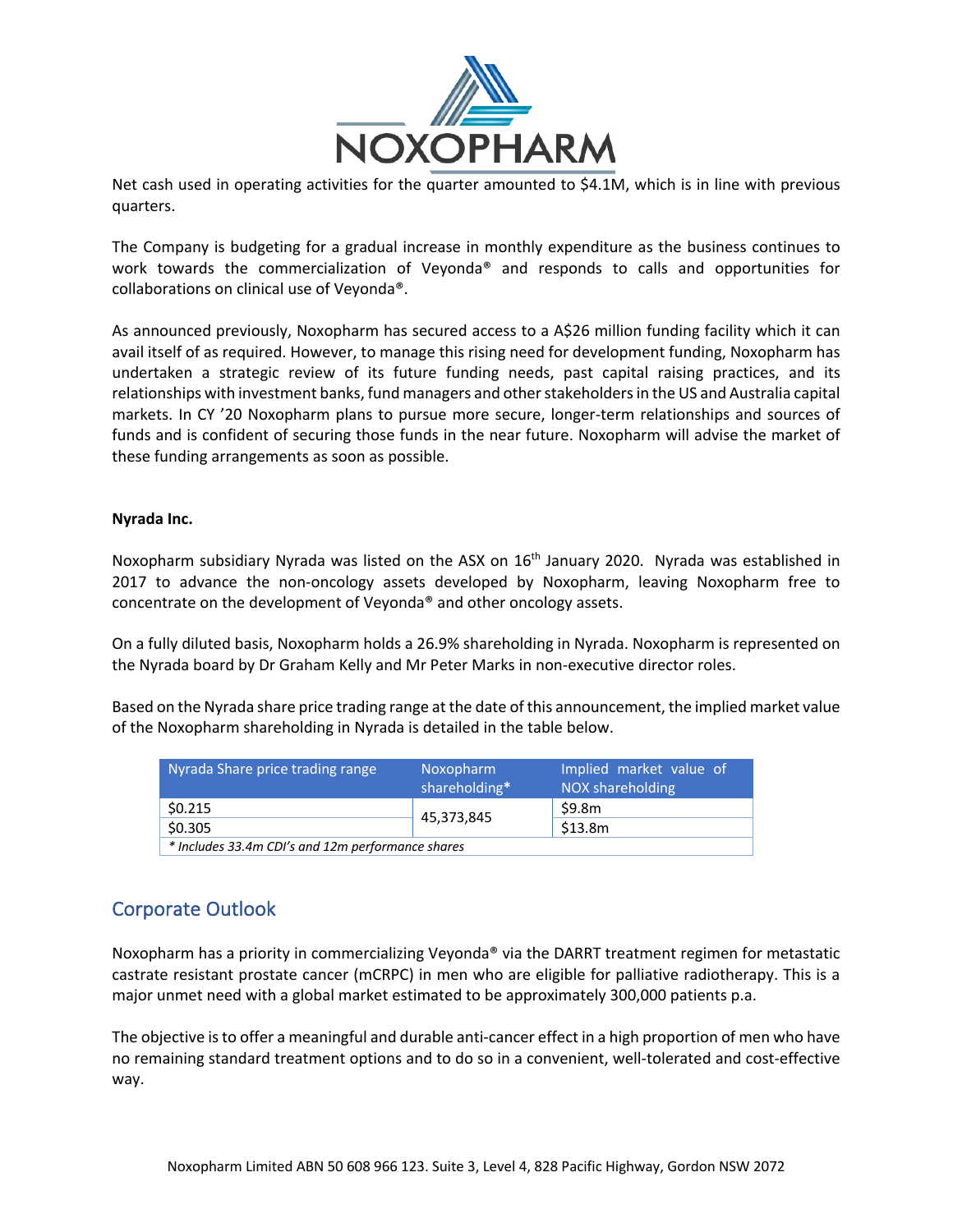

DARRT involves a combination of Veyonda® and a low (palliative) dose of external beam radiotherapy to provide dual effects of a strong radio-enhancing effect in the irradiated tumours and an immuno-oncology effect in non-irradiated tumours. The combination of these two properties aims at achieving an abscopal response, a treatment strategy now identified by the U.S. Government's National Cancer Institute as a major new direction in cancer therapy, with Noxopharm a major player in this emerging field.

https://www.cancer.gov/news-events/cancer-currents-blog/2020/cancer-abscopal-effect-radiationimmunotherapy

Noxopharm is confident that Veyonda® has the potential to deliver an abscopal response in a high proportion of patients with solid cancers, based on its ability to inhibit S1P, a key secondary messenger believed responsible for excluding immune cells from tumours.

While the initial focus is on prostate cancer, Noxopharm sees the current clinical program in mCRPC as providing proof-of-concept for future applications into other forms of solid cancer including breast, ovarian and lung. Noxopharm believes that Veyonda® has the potential to become standard of care for many forms of late-stage cancer, the largest sector of the oncology field, given that the bulk of patients with metastatic disease eventually develop end-stage disease despite ongoing improvements in survival.

In parallel, Noxopharm will continue with its LuPIN program, providing a complementary treatment option to DARRT for late-stage mCRPC. The LuPIN-1 Phase 2a clinical trial will continue for an estimated further 15-18 months and is designed to show if Veyonda® can increase both the response rate and the duration of the response to 177lutetium-PSMA-617 therapy, an experimental drug owned by Endocyte Inc (Whollyowned subsidiary of Novartis).

Dr Louise Emmett of St Vincent's Hospital Sydney will be delivering new interim LuPIN-1 data at the ASCO Genitourinary Symposium in San Francisco on the 13th February 2020.

In addition to these formal clinical trials, Noxopharm continues to make Veyonda® available on a compassionate basis for use with external beam radiotherapy or <sup>177</sup>lutetium-PSMA therapy. The Company is prepared to do this in part to help raise the profile of Veyonda® within the medical profession and in part to provide a treatment option where none currently exists.

### **About Noxopharm**

Noxopharm is a clinical-stage Australian drug development company with offices in Sydney and New York. The Company has a primary focus on the development of Veyonda**®** and is the major shareholder in Nyrada Inc.

www.noxopharm.com

**Investor & Corporate Enquiries: Company Secretary: Company Secretary:** Dr Graham Kelly **David Franks**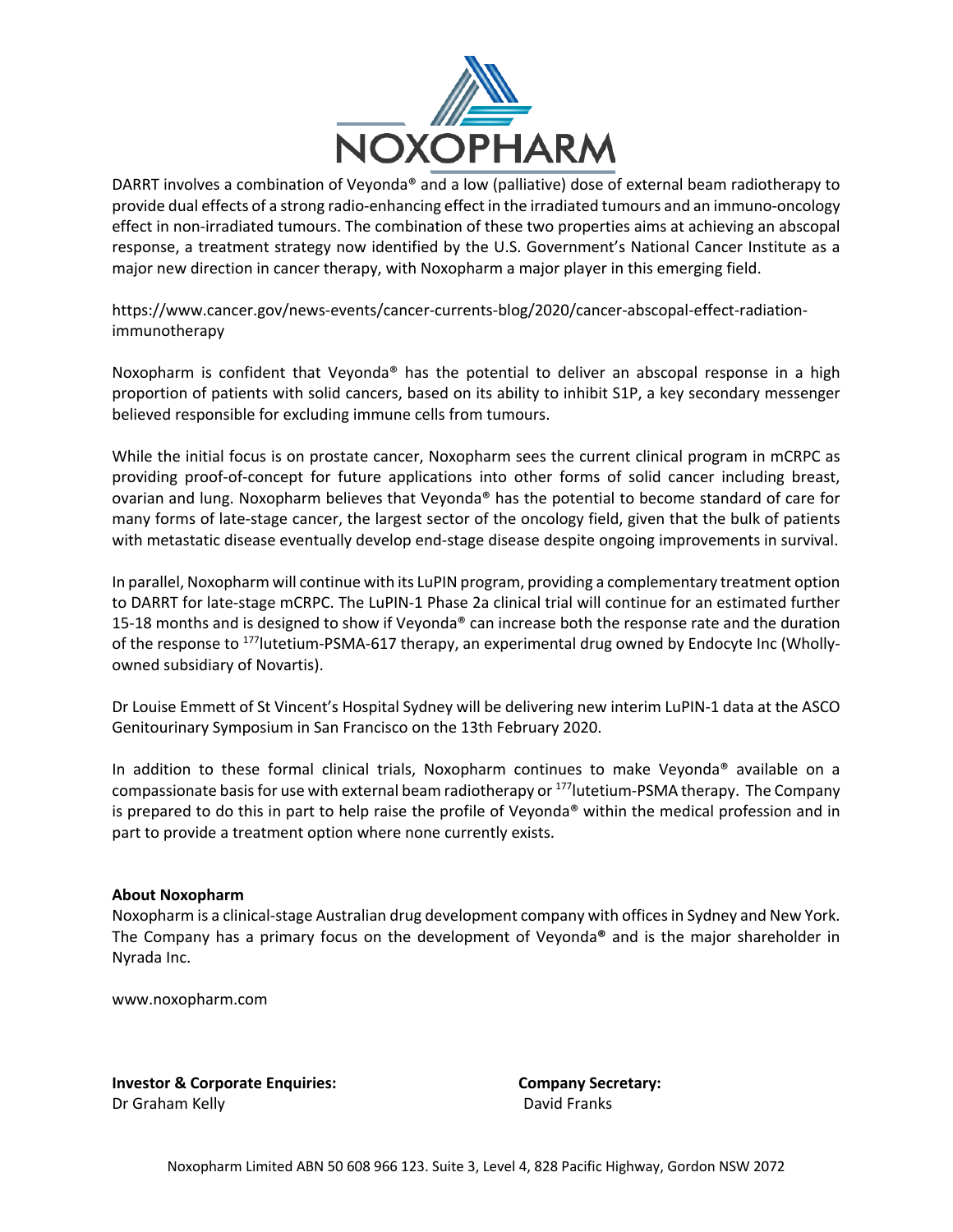

M: 0429 854 390 T: +61 2 8072 1400

E: graham.kelly@noxopharm.com E: David.Franks@automicgroup.com.au

**Media queries:**

Catherine Strong Citadel-MAGNUS T: 02 8234 0111 E: cstrong@citadelmagnus.com

### **Forward Looking Statements**

This announcement may contain forward-looking statements. You can identify these statements by the fact they use words such as "aim", "anticipate", "assume", "believe", "continue", "could", "estimate", "expect", "intend", "may", "plan", "predict", "project", "plan", "should", "target", "will" or "would" or the negative of such terms or other similar expressions. Forward-looking statements are based on estimates, projections and assumptions made by Noxopharm about circumstances and events that have not yet taken place. Although Noxopharm believes the forward-looking statements to be reasonable, they are not certain. Forward-looking statements involve known and unknown risks, uncertainties and other factors that are in some cases beyond the Company's control that could cause the actual results, performance or achievements to differ materially from those expressed or implied by the forward-looking statement. No representation, warranty or assurance (express or implied) is given or made by Noxopharm that the forward-looking statements contained in this announcement are accurate and undue reliance should not be placed upon such statements.

*Authorisation: This release was authorised by Graham Kelly on behalf of the Board of Directors.*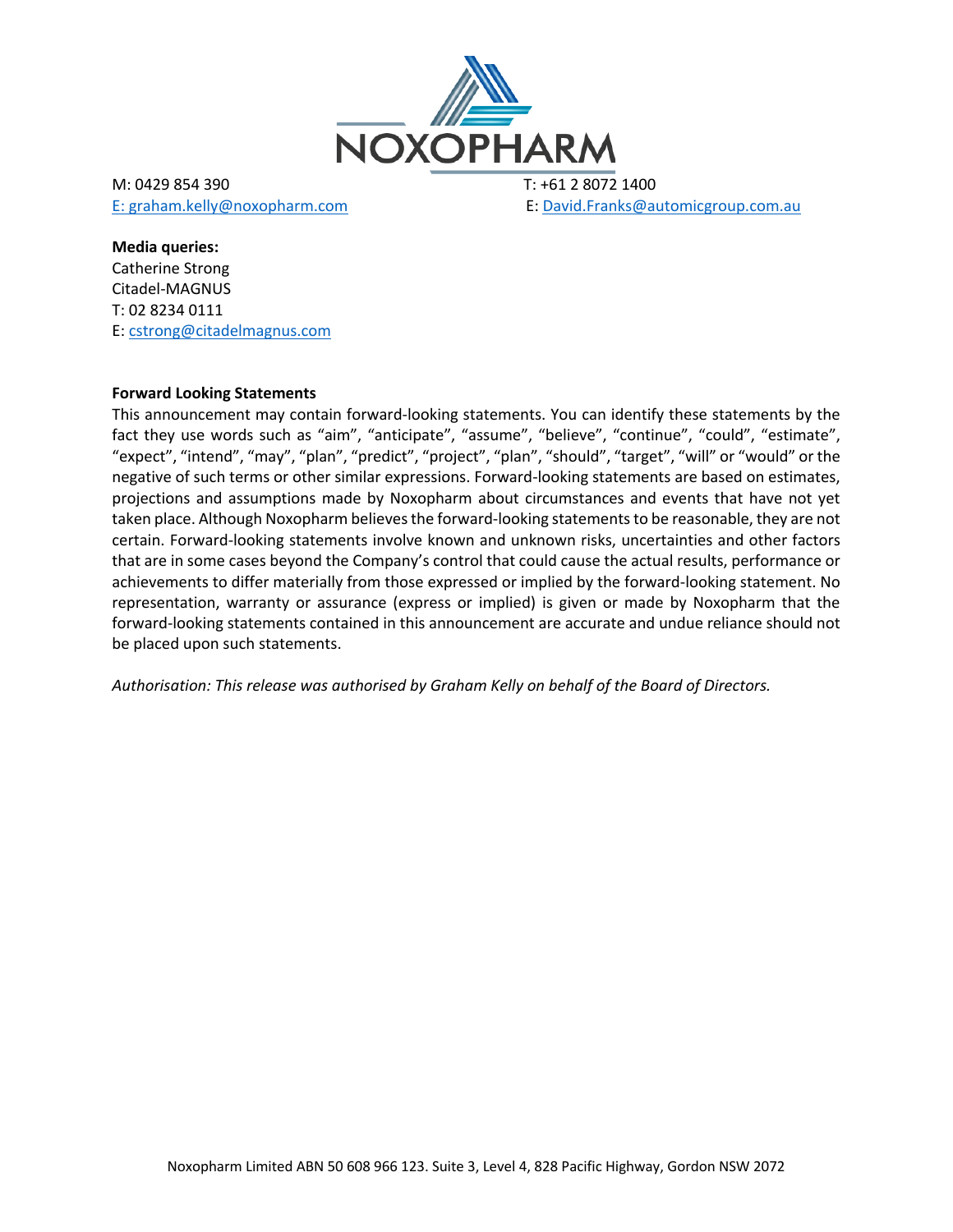*+Rule 4.7B*

# **Appendix 4C**

## **Quarterly report for entities subject to Listing Rule 4.7B**

Introduced 31/03/00 Amended 30/09/01, 24/10/05, 17/12/10, 01/09/16

# **Name of entity** NOXOPHARM LIMITED **ABN Quarter ended ("current quarter")** 50 608 966 123 31 December 2019

|     | <b>Consolidated statement of cash flows</b>         | <b>Current quarter</b><br>\$A'000 | Year to date<br>(6 months)<br>\$A'000 |
|-----|-----------------------------------------------------|-----------------------------------|---------------------------------------|
| 1.  | Cash flows from operating activities                |                                   |                                       |
| 1.1 | Receipts from customers                             |                                   |                                       |
| 1.2 | Payments for                                        |                                   |                                       |
|     | research and development<br>(a)                     | (1, 811)                          | (3, 847)                              |
|     | product manufacturing and operating<br>(b)<br>costs |                                   |                                       |
|     | advertising and marketing<br>(c)                    | (47)                              | (89)                                  |
|     | leased assets<br>(d)                                |                                   |                                       |
|     | staff costs<br>(e)                                  | (1, 196)                          | (2,480)                               |
|     | (f)<br>administration and corporate costs           | (1,046)                           | (2,307)                               |
| 1.3 | Dividends received (see note 3)                     |                                   |                                       |
| 1.4 | Interest received                                   | 6                                 | 7                                     |
| 1.5 | Interest and other costs of finance paid            | (6)                               | (11)                                  |
| 1.6 | Income taxes paid                                   |                                   |                                       |
| 1.7 | Government grants and tax incentives                |                                   | 3,762                                 |
| 1.8 | Other (Listing process costs)                       |                                   |                                       |
| 1.9 | Net cash from / (used in) operating<br>activities   | (4, 100)                          | (4, 965)                              |

|     | Cash flows from investing activities |  |
|-----|--------------------------------------|--|
| 2.1 | Payments to acquire:                 |  |
|     | (a) property, plant and equipment    |  |
|     | businesses (see item 10)<br>(b)      |  |
|     | investments<br>C)                    |  |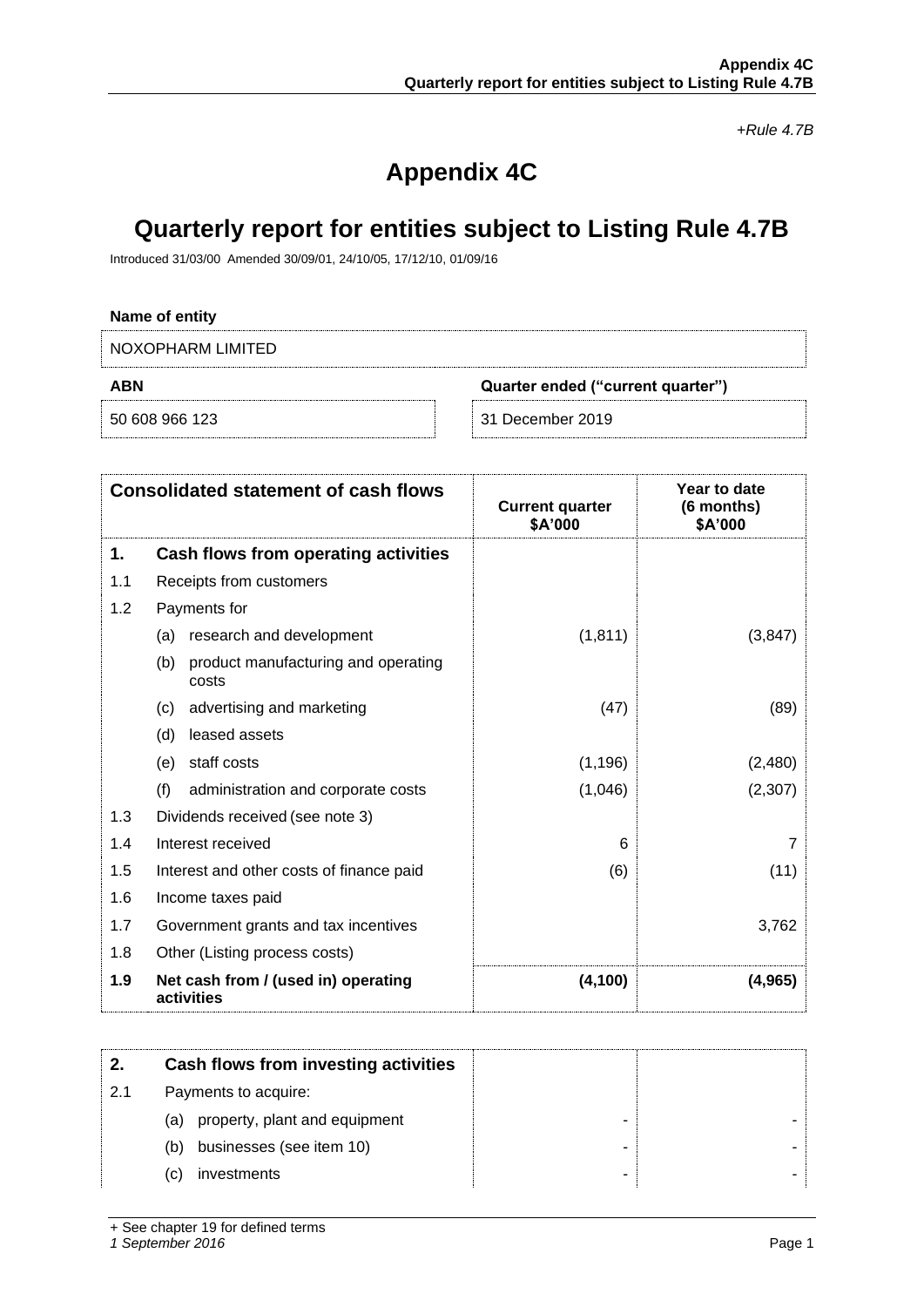|     | <b>Consolidated statement of cash flows</b>       | <b>Current quarter</b><br>\$A'000 | Year to date<br>(6 months)<br>\$A'000 |
|-----|---------------------------------------------------|-----------------------------------|---------------------------------------|
|     | (d)<br>intellectual property                      |                                   |                                       |
|     | other non-current assets<br>(e)                   |                                   |                                       |
| 2.2 | Proceeds from disposal of:                        |                                   |                                       |
|     | property, plant and equipment<br>(a)              |                                   |                                       |
|     | (b)<br>businesses (see item 10)                   |                                   |                                       |
|     | investments<br>(c)                                |                                   |                                       |
|     | (d)<br>intellectual property                      |                                   |                                       |
|     | (e)<br>other non-current assets                   |                                   |                                       |
| 2.3 | Cash flows from loans to other entities           |                                   |                                       |
| 2.4 | Dividends received (see note 3)                   |                                   |                                       |
| 2.5 | Other (provide details if material)               |                                   |                                       |
| 2.6 | Net cash from / (used in) investing<br>activities |                                   |                                       |

| 3.   | Cash flows from financing activities                                           |       |       |
|------|--------------------------------------------------------------------------------|-------|-------|
| 3.1  | Proceeds from issues of shares                                                 | 100   | 700   |
| 3.2  | Proceeds from issue of convertible notes                                       | 2,000 | 4,300 |
| 3.3  | Proceeds from exercise of share options                                        |       |       |
| 3.4  | Transaction costs related to issues of<br>shares, convertible notes or options | (491) | (744) |
| 3.5  | Proceeds from borrowings                                                       |       |       |
| 3.6  | Repayment of borrowings                                                        | (515) | (515) |
| 3.7  | Transaction costs related to loans and<br>borrowings                           |       |       |
| 3.8  | Dividends paid                                                                 |       |       |
| 3.9  | Other (provide details if material)                                            |       |       |
| 3.10 | Net cash from / (used in) financing<br>activities                              | 1,094 | 3,741 |

| 4.  | Net increase / (decrease) in cash and<br>cash equivalents for the period |          |         |
|-----|--------------------------------------------------------------------------|----------|---------|
| 4.1 | Cash and cash equivalents at beginning of<br>quarter/year to date        | 4,673    | 2,910   |
| 4.2 | Net cash from / (used in) operating<br>activities (item 1.9 above)       | (4, 100) | (4,965) |
| 4.3 | Net cash from / (used in) investing activities<br>(item 2.6 above)       |          |         |
| 4.4 | Net cash from / (used in) financing activities<br>(item 3.10 above)      | 1.094    | 3,741   |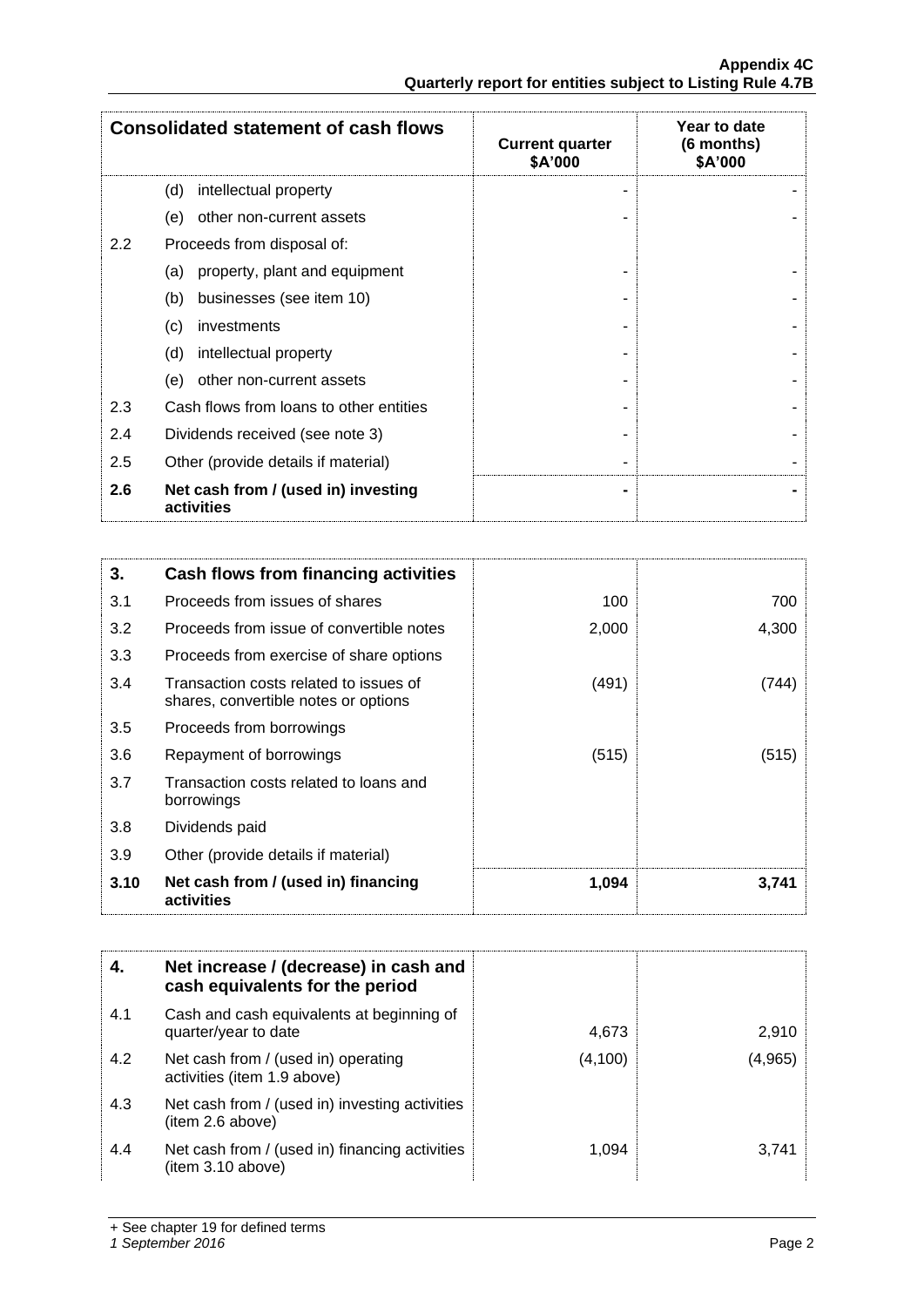|     | Consolidated statement of cash flows                 | <b>Current quarter</b><br>\$A'000 | Year to date<br>(6 months)<br>\$A'000 |
|-----|------------------------------------------------------|-----------------------------------|---------------------------------------|
| 4.5 | Effect of movement in exchange rates on<br>cash held | 16                                |                                       |
| 4.6 | Cash and cash equivalents at end of<br>quarter       | 1.651                             | 1.651                                 |

| 5.  | Reconciliation of cash and cash<br>equivalents<br>at the end of the quarter (as shown in the<br>consolidated statement of cash flows) to the<br>related items in the accounts | <b>Current quarter</b><br>\$A'000 | <b>Previous quarter</b><br>\$A'000 |
|-----|-------------------------------------------------------------------------------------------------------------------------------------------------------------------------------|-----------------------------------|------------------------------------|
| 5.1 | Bank balances                                                                                                                                                                 | 485                               | 2,173                              |
| 5.2 | Call deposits                                                                                                                                                                 |                                   | 2,000                              |
| 5.3 | <b>Bank overdrafts</b>                                                                                                                                                        |                                   |                                    |
| 5.4 | Other                                                                                                                                                                         |                                   |                                    |
|     | business debit cards                                                                                                                                                          | 68                                | 72                                 |
|     | bank balances (held in trust)                                                                                                                                                 | 1,098                             | 428                                |
| 5.5 | Cash and cash equivalents at end of<br>quarter (should equal item 4.6 above)                                                                                                  | 1,651                             | 4,673                              |

| 6.  | Payments to directors of the entity and their associates                                                        | <b>Current quarter</b><br><b>\$A'000</b> |
|-----|-----------------------------------------------------------------------------------------------------------------|------------------------------------------|
| 6.1 | Aggregate amount of payments to these parties included in item 1.2                                              | 247                                      |
| 6.2 | Aggregate amount of cash flow from loans to these parties included<br>in item $2.3$                             |                                          |
| 6.3 | Include below any explanation necessary to understand the transactions included in<br>items $6.1$ and $6.2$     |                                          |
|     | The contract of the contract of the contract of the contract of the contract of the contract of the contract of |                                          |

Director fees and salary for executive director and related parties.

|     | Payments to related entities of the entity and their<br>associates | <b>Current quarter</b><br><b>\$A'000</b> |
|-----|--------------------------------------------------------------------|------------------------------------------|
| 7.1 | Aggregate amount of payments to these parties included in item 1.2 |                                          |

7.2 Aggregate amount of cash flow from loans to these parties included in item 2.3

| 7.3 | Include below any explanation necessary to understand the transactions included in |
|-----|------------------------------------------------------------------------------------|
|     | items 7.1 and 7.2                                                                  |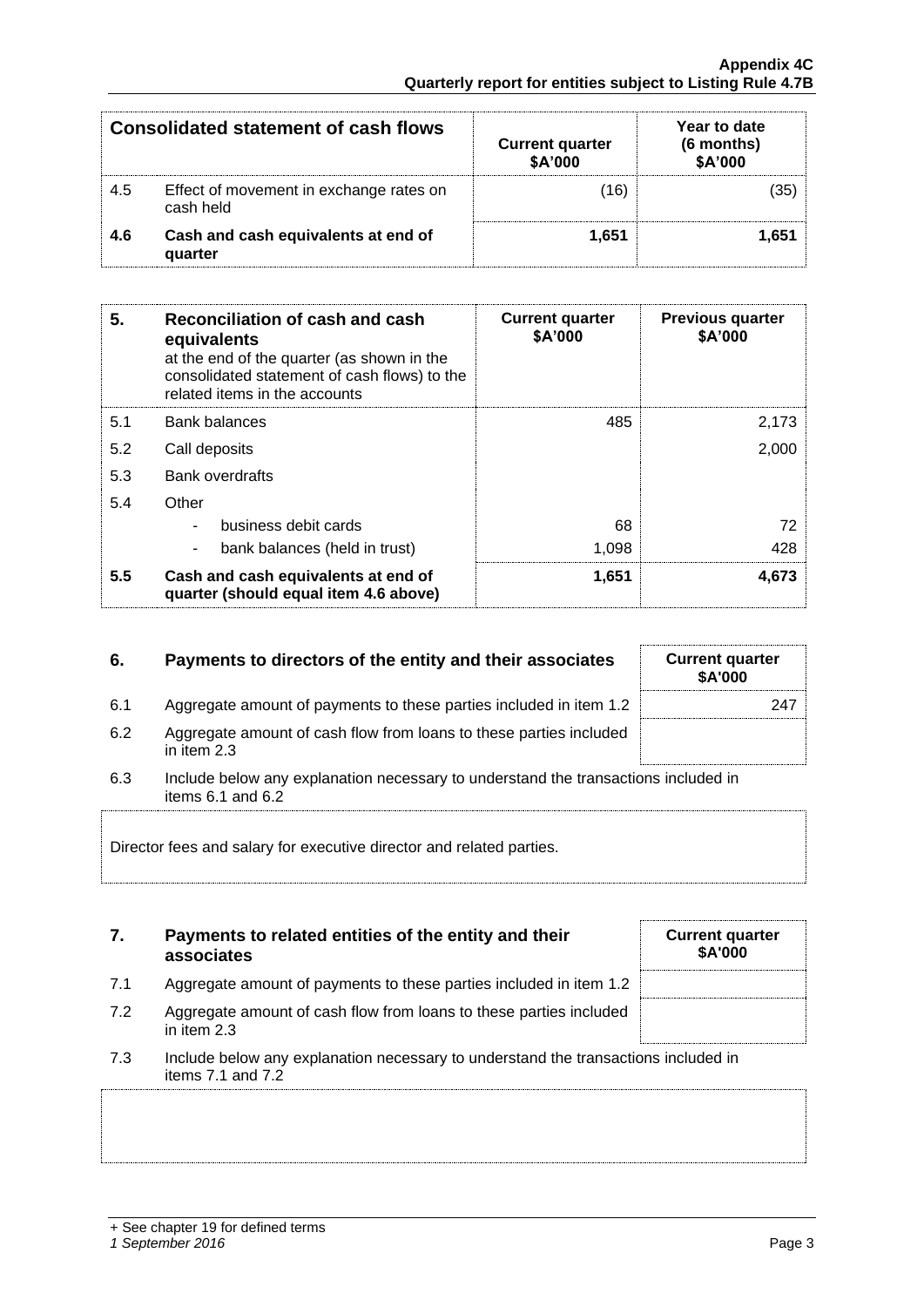| 8.  | <b>Financing facilities available</b><br>Add notes as necessary for an<br>understanding of the position | <b>Total facility amount</b><br>at quarter end<br>\$A'000 | Amount drawn at<br>quarter end<br>\$A'000 |
|-----|---------------------------------------------------------------------------------------------------------|-----------------------------------------------------------|-------------------------------------------|
| 8.1 | Loan facilities                                                                                         |                                                           |                                           |
| 8.2 | Credit standby arrangements                                                                             |                                                           |                                           |
| 8.3 | Other (please specify)                                                                                  |                                                           |                                           |
|     | .                                                                                                       |                                                           |                                           |

8.4 Include below a description of each facility above, including the lender, interest rate and whether it is secured or unsecured. If any additional facilities have been entered into or are proposed to be entered into after quarter end, include details of those facilities as well.

| 9.  | <b>Estimated cash outflows for next quarter</b> | \$A'000 |
|-----|-------------------------------------------------|---------|
| 9.1 | Research and development                        | 1,350   |
| 9.2 | Product manufacturing and operating costs       |         |
| 9.3 | Advertising and marketing                       | 30      |
| 9.4 | Leased assets                                   |         |
| 9.5 | Staff costs                                     | 930     |
| 9.6 | Administration and corporate costs              | 640     |
| 9.7 | Other (provide details if material)             |         |
| 9.8 | <b>Total estimated cash outflows</b>            | 2,950   |

| 10 <sub>1</sub> | Acquisitions and disposals of<br>business entities<br>(items $2.1(b)$ and $2.2(b)$ above) | <b>Acquisitions</b> | <b>Disposals</b> |
|-----------------|-------------------------------------------------------------------------------------------|---------------------|------------------|
| 10.1            | Name of entity                                                                            | N/A                 | N/A              |
| 10.2            | Place of incorporation or<br>registration                                                 |                     |                  |
| 10.3            | Consideration for acquisition or<br>disposal                                              |                     |                  |
| 10.4            | Total net assets                                                                          |                     |                  |
| 10.5            | Nature of business                                                                        | N/A                 | N/A              |